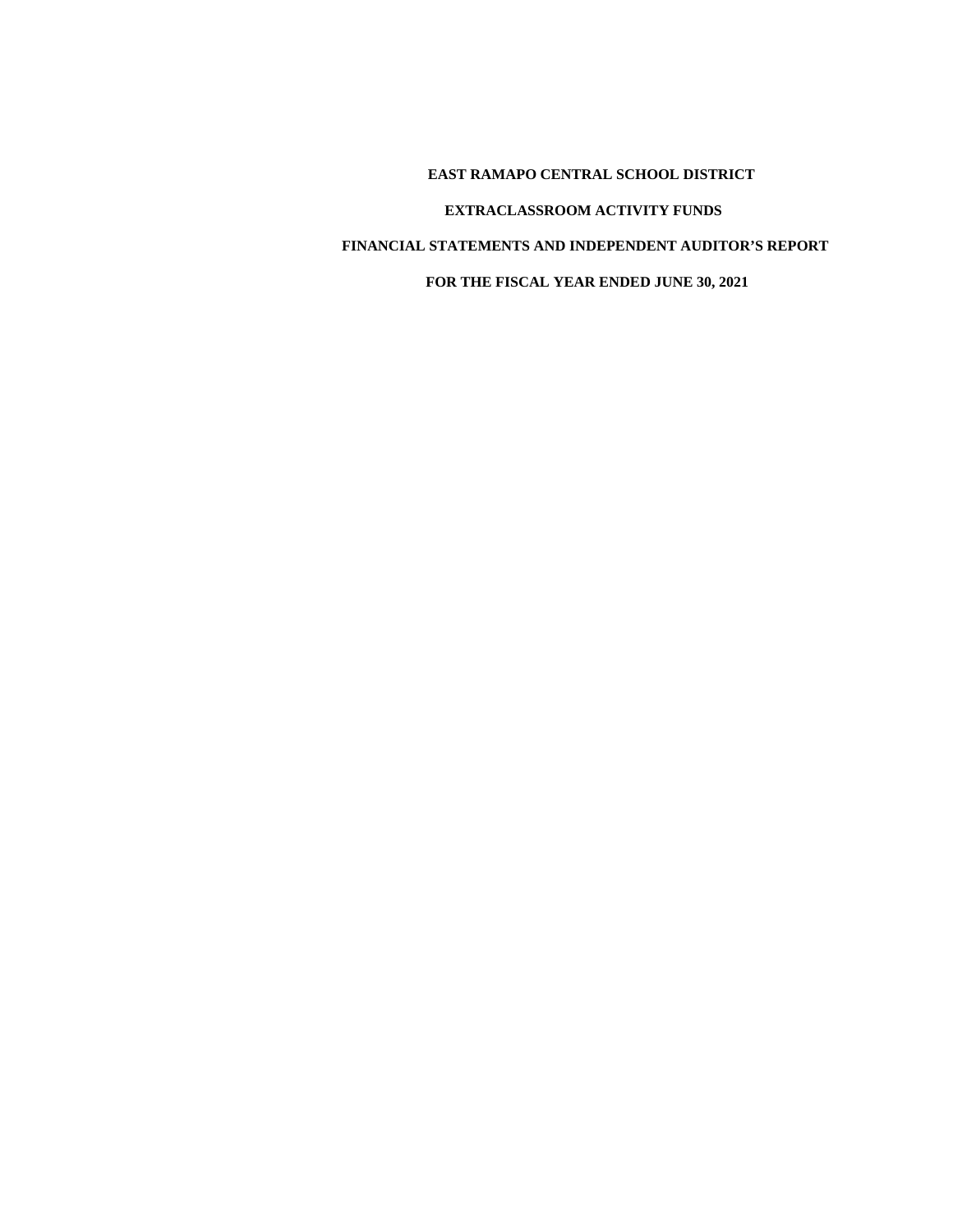# **EAST RAMAPO CENTRAL SCHOOL DISTRICT**

# **TABLE OF CONTENTS**

# **INDEPENDENT AUDITOR'S REPORT AND FINANCIAL STATEMENTS**

Independent Auditor's Report

Statements of Cash Receipts and Disbursements For the Fiscal Year Ended June 30, 2021  $1-5$ 

Note to Financial Statements 6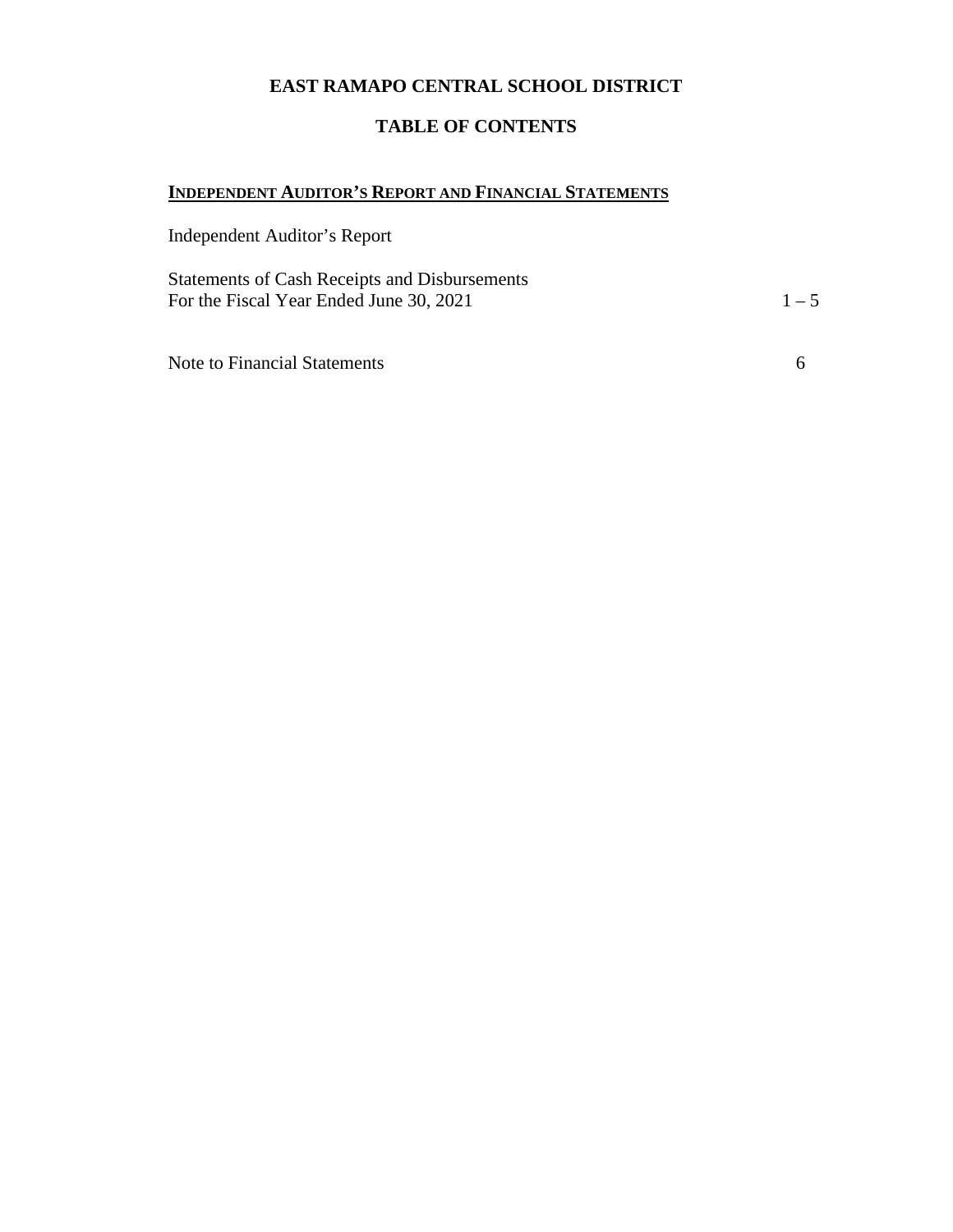

Robert S. Abrams  $(1926 - 2014)$ 

Marianne E. Van Duyne, CPA Alexandria M. Battaglia, CPA

#### **INDEPENDENT AUDITOR'S REPORT**

To the Board of Education of the East Ramapo Central School District

We have audited the accompanying cash basis financial statements of East Ramapo Central School District's Extraclassroom Activity Funds, as of and for the fiscal year ended June 30, 2021, and the related note to the financial statements, which collectively comprise the East Ramapo Central School District's Extraclassroom Activity Funds financial statements as listed in the table of contents.

### **Management's Responsibility for the Financial Statements**

Management is responsible for the preparation and fair presentation of these financial statements in accordance with the cash basis of accounting described in Note 1B; this includes determining that the cash basis of accounting is an acceptable basis for the preparation of the financial statements in the circumstances. Management is also responsible for the design, implementation, and maintenance of internal control relevant to the preparation and fair presentation of financial statements that are free from material misstatement, whether due to error or fraud.

#### **Auditor's Responsibility**

Our responsibility is to express an opinion on these financial statements based on our audit. We conducted our audit in accordance with auditing standards generally accepted in the United States of America. Those standards require that we plan and perform the audit to obtain reasonable assurance about whether the financial statements are free from material misstatement.

An audit involves performing procedures to obtain audit evidence about the amounts and disclosures in the financial statements. The procedures selected depend on the auditor's judgment, including the assessment of the risks of material misstatement of the financial statements, whether due to fraud or error. In making those risk assessments, the auditor considers internal control relevant to the entity's preparation and fair presentation of the financial statements in order to design audit procedures that are appropriate in the circumstances, but not for the purpose of expressing an opinion on the effectiveness of the entity's internal control. Accordingly, we express no such opinion. An audit also includes evaluating the appropriateness of accounting policies used and the reasonableness of significant accounting estimates made by management, as well as evaluating the overall presentation of the financial statements.

# **ISLANDIA: 3033 EXPRESS DRIVE NORTH, SUITE 100 · ISLANDIA, NY 11749** WHITE PLAINS: 50 MAIN STREET, SUITE 1000 . WHITE PLAINS, NY 10606 PHONE: (631) 234-4444 · FAX: (631) 234-4234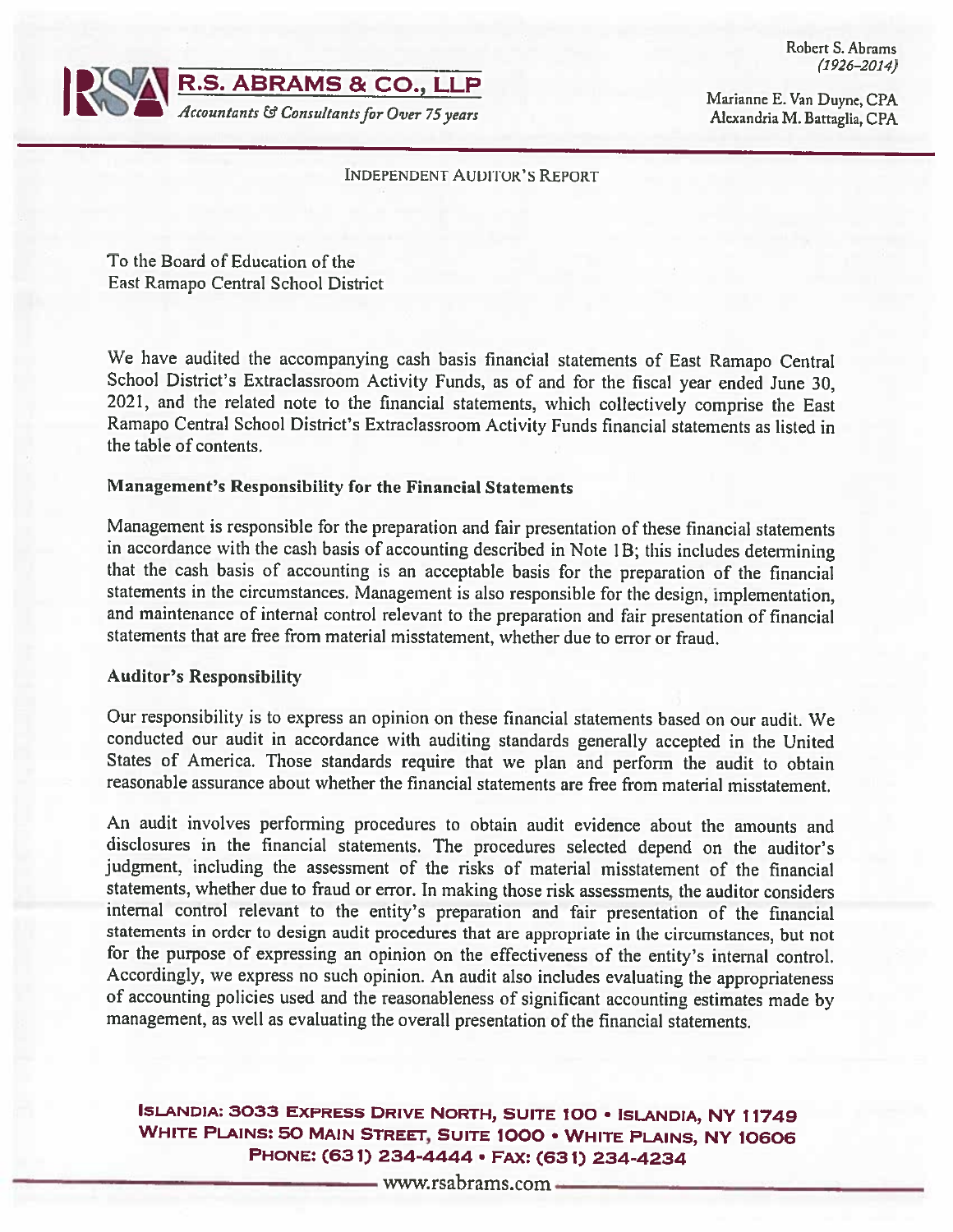We believe that the audit evidence we have obtained is sufficient and appropriate to provide a basis for our qualified audit opinion.

### **Basis for Qualified Opinion**

Controls over cash receipts are not sufficient to enable us to extend our audit procedures bevond the receipts recorded. Accordingly, we were unable to form an opinion with respect to completeness of cash receipts.

#### **Qualified Opinion**

In our opinion except for the possible effects of the matter discussed in the "Basis for Qualified" Opinion" paragraph, the financial statement referred to in the first paragraph presents fairly, in all material respects, the cash receipts, cash disbursements and cash balances of the Extraclassroom Activity Funds of the East Ramapo Central School District as of June 30, 2021 and for the fiscal year then ended, in accordance with the basis of accounting as described in Note 1<sub>B</sub>

#### **Basis of Accounting**

We draw attention to Note 1B of the financial statements, which describes the basis of accounting. The financial statements are prepared on the cash basis of accounting, which is a basis of accounting other than accounting principles generally accepted in the United States of America. Our opinion is not modified with respect to that matter.

R.A. abrams + Co 200

R.S. Abrams & Co., LLP Islandia, New York December 14, 2021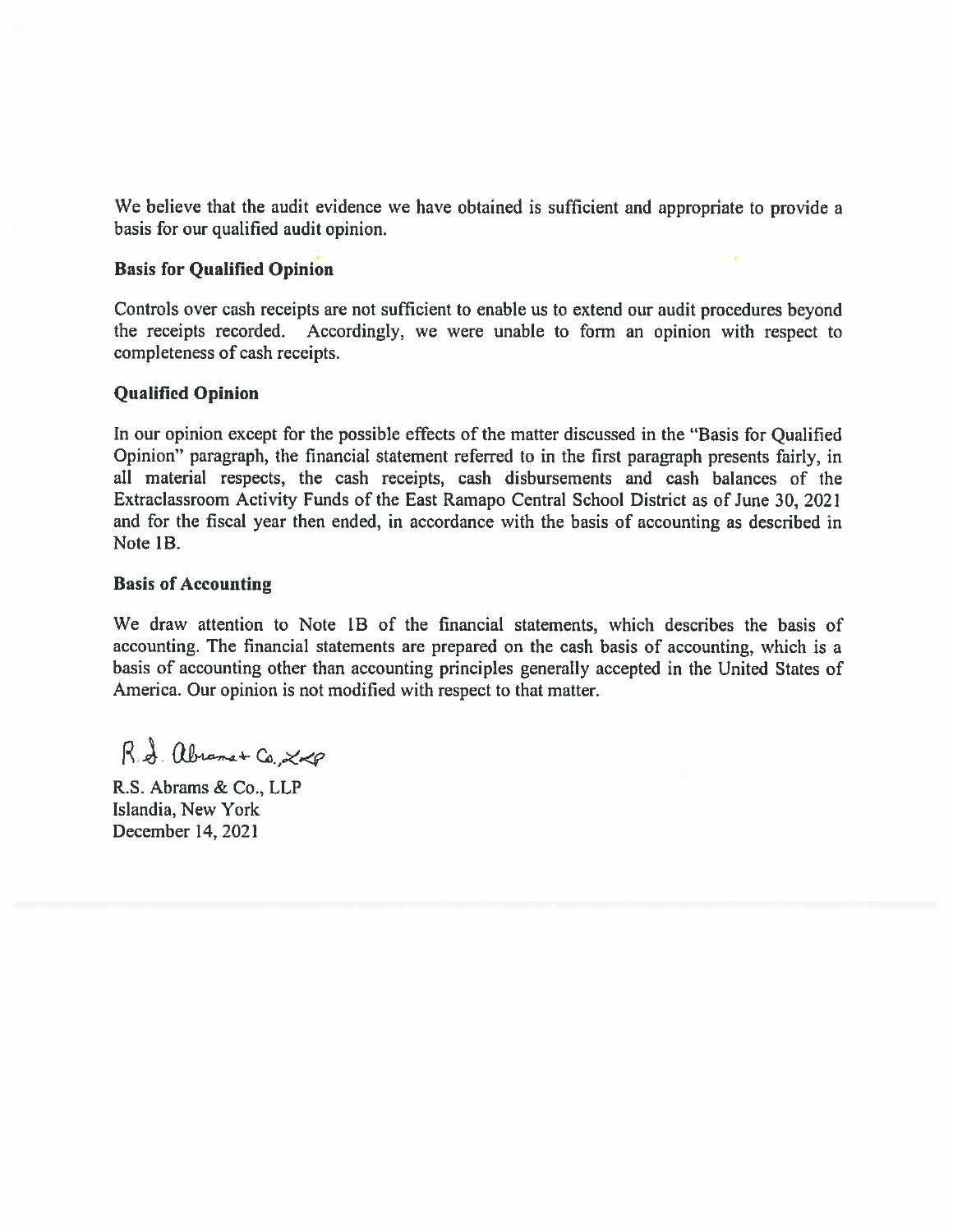#### **RAMAPO HIGH SCHOOL EXTRACLASSROOM ACTIVITY FUNDS STATEMENT OF CASH RECEIPTS AND DISBURSEMENTS FOR THE FISCAL YEAR ENDED JUNE 30, 2021**

| <b>Extraclassroom Account</b>   | <b>Balance</b><br><b>July 1, 2020</b> |         | <b>Receipts</b><br>& Transfers | <b>Disbursements</b><br>& Transfers | <b>Balance</b><br>June 30, 2021 |        |
|---------------------------------|---------------------------------------|---------|--------------------------------|-------------------------------------|---------------------------------|--------|
| <b>ARISTA</b>                   | \$                                    | 3,459   | \$                             | \$                                  | \$                              | 3,459  |
| Athletic Sports Club            |                                       | 4,576   |                                | 386                                 |                                 | 4,190  |
| <b>BASIC</b>                    |                                       | 663     |                                |                                     |                                 | 663    |
| Class of 2020 Reunion Party     |                                       | 24,278  |                                | 21,069                              |                                 | 3,209  |
| Class of 2021                   |                                       | 9,320   | 12,874                         | 17,233                              |                                 | 4,961  |
| Class of 2022                   |                                       | 8,865   | 1,250                          | 500                                 |                                 | 9,615  |
| Class of 2023                   |                                       | 1,393   | 1,000                          |                                     |                                 | 2,393  |
| Class of 2024                   |                                       |         | 1,000                          |                                     |                                 | 1,000  |
| Dance Club                      |                                       | 2,693   |                                |                                     |                                 | 2,693  |
| <b>English Honor Society</b>    |                                       | 1,990   |                                |                                     |                                 | 1,990  |
| <b>Environmental Garden</b>     |                                       | 5,607   |                                |                                     |                                 | 5,607  |
| ER Volleyball Team              |                                       | 255     |                                |                                     |                                 | 255    |
| Foreign Language Honor Society  |                                       | 1,696   |                                | 432                                 |                                 | 1,264  |
| Freshman                        |                                       | 1,443   | 900                            |                                     |                                 | 2,343  |
| Helping Fund                    |                                       | 669     | 13                             |                                     |                                 | 682    |
| <b>Interest for Savings</b>     |                                       | 19      | 5                              |                                     |                                 | 24     |
| Math Honor Society              |                                       | 1,409   |                                |                                     |                                 | 1,409  |
| <b>Model United Nations</b>     |                                       | 700     |                                |                                     |                                 | 700    |
| Musical                         |                                       | 10,247  |                                | 320                                 |                                 | 9,927  |
| National Art Honor Society      |                                       | 128     |                                |                                     |                                 | 128    |
| National Honor Society          |                                       | 1,611   |                                | 958                                 |                                 | 653    |
| Ramapo Game Club                |                                       | 544     |                                |                                     |                                 | 544    |
| Ramapo Key Club                 |                                       | 3,307   | 730                            | 775                                 |                                 | 3,262  |
| <b>RHS Family Resource</b>      |                                       | 5       |                                |                                     |                                 | 5      |
| <b>RHS Music Department</b>     |                                       | 1,085   |                                |                                     |                                 | 1,085  |
| <b>RHS</b> Sunshine Club        |                                       | 2,655   |                                |                                     |                                 | 2,655  |
| <b>School Planner Account</b>   |                                       | 131     |                                |                                     |                                 | 131    |
| Science Honor Society           |                                       | 1,309   |                                | 94                                  |                                 | 1,215  |
| Social Studies Honor            |                                       | 579     |                                | 116                                 |                                 | 463    |
| <b>Student Council</b>          |                                       | 14,604  |                                | 4,923                               |                                 | 9,681  |
| Transcripts                     |                                       | 775     | 495                            |                                     |                                 | 1,270  |
| Yearbook                        |                                       | 17,750  | 15,721                         | 20,622                              |                                 | 12,849 |
| <b>Total Ramapo High School</b> | \$                                    | 123,765 | \$<br>33,988                   | \$<br>67,428                        | \$                              | 90,325 |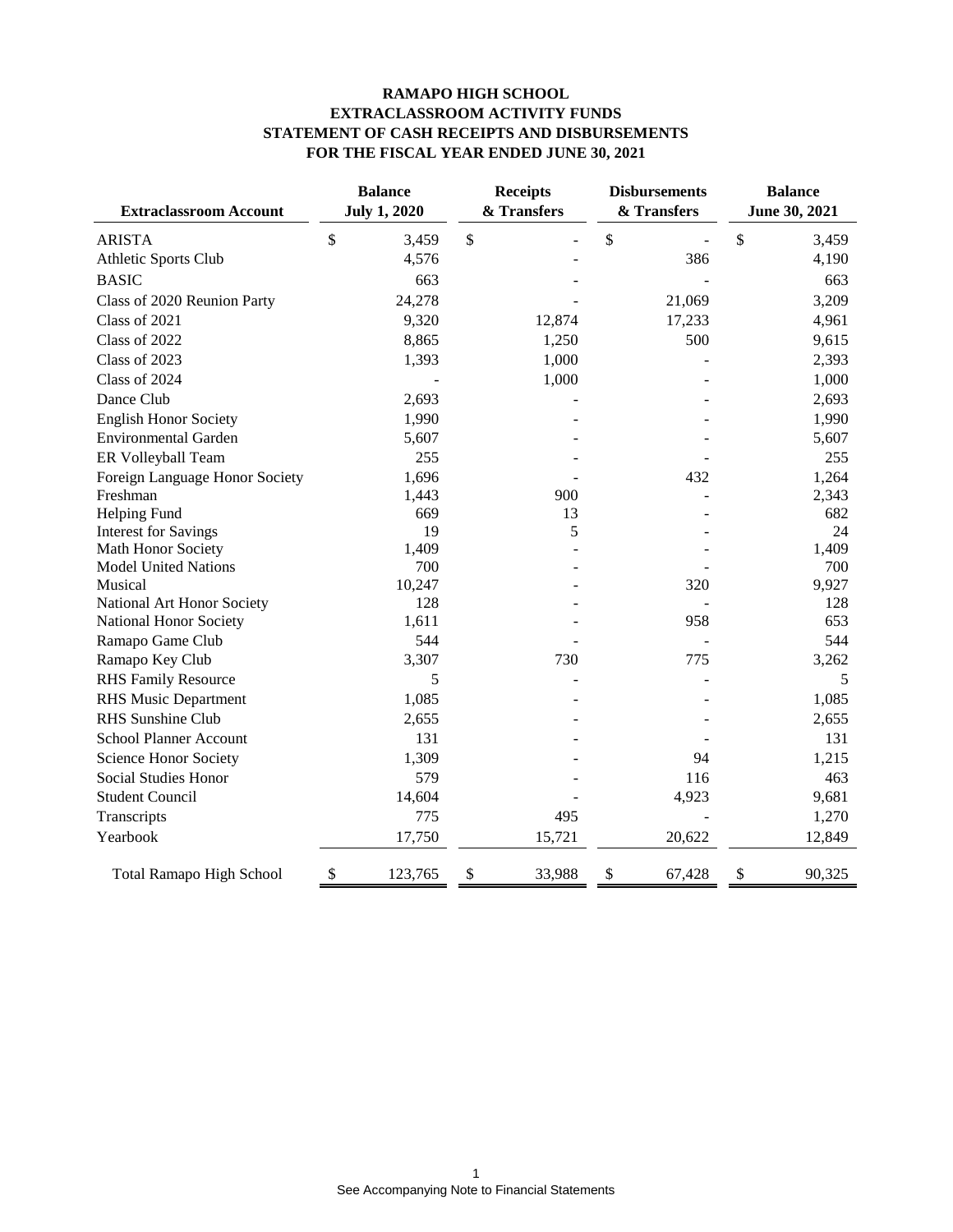#### **SPRING VALLEY HIGH SCHOOL EXTRACLASSROOM ACTIVITY FUNDS STATEMENT OF CASH RECEIPTS AND DISBURSEMENTS FOR THE FISCAL YEAR ENDED JUNE 30, 2021**

| <b>Extraclassroom Account</b>          | <b>Balance</b><br><b>July 1, 2020</b> | <b>Receipts</b><br>& Transfers | <b>Disbursements</b><br>& Transfers | <b>Balance</b><br>June 30, 2021 |  |
|----------------------------------------|---------------------------------------|--------------------------------|-------------------------------------|---------------------------------|--|
| Class of 2019                          | \$<br>6,145                           | \$                             | \$<br>900                           | \$<br>5,245                     |  |
| Class of 2020                          | 5,143                                 |                                | 1,895                               | 3,248                           |  |
| Class of 2021                          | 136                                   | 25,858                         | 2,697                               | 23,297                          |  |
| Class of 2022                          | 2,138                                 | 1,001                          | 1,083                               | 2,056                           |  |
| Class of 2023                          | 16                                    | 950                            |                                     | 966                             |  |
| Athletics                              | 152                                   | 254                            | 192                                 | 214                             |  |
| <b>Biology Club</b>                    | 2,974                                 |                                |                                     | 2,974                           |  |
| Cheerleading                           | 112                                   |                                |                                     | 112                             |  |
| Dance Club                             | 2,907                                 |                                | 500                                 | 2,407                           |  |
| <b>English Honor Society</b>           | 3,154                                 | 110                            | 141                                 | 3,123                           |  |
| <b>Fitness Club</b>                    | 28                                    |                                |                                     | 28                              |  |
| <b>Football Booster Club</b>           | 2,853                                 | 3,256                          | 1,059                               | 5,050                           |  |
| Foreign Language Honor                 | 1,064                                 |                                |                                     | 1,064                           |  |
| General Organization                   | 20,633                                | 1,537                          | 2,098                               | 20,072                          |  |
| Guidance<br>Key Club                   | 149<br>1,215                          | 83                             |                                     | 232<br>1,215                    |  |
| Library                                | 117                                   |                                | 100                                 | 17                              |  |
| Math Honor Society                     | 281                                   | 130                            | 59                                  | 352                             |  |
| Multicultural Club                     |                                       | 2,685                          | 1,750                               | 935                             |  |
| National Honor Society                 | 68                                    | 496                            | 465                                 | 99                              |  |
| <b>PBIS</b>                            | 1,164                                 |                                |                                     | 1,164                           |  |
| Poetry Club                            | 529                                   |                                |                                     | 529                             |  |
| Science Honor Society                  | 2,238                                 |                                | 416                                 | 1,822                           |  |
| Science Olympiad                       | 50                                    |                                |                                     | 50                              |  |
| Social Studies Honor Society           | 405                                   |                                |                                     | 405                             |  |
| <b>SVHS Holiday Fundraiser</b>         | 261                                   | 50                             | 250                                 | 61                              |  |
| <b>SVHS School Store</b>               | 513                                   | 1,838                          | 1,973                               | 378                             |  |
| Swim Club                              | 379                                   |                                |                                     | 379                             |  |
| Tennis Team                            | 1,482                                 |                                | 103                                 | 1,379                           |  |
| Thespians                              | 1,736                                 | 3,289                          | 465                                 | 4,560                           |  |
| Wellness                               | 46                                    |                                |                                     | 46                              |  |
| Yearbook                               | 256                                   |                                |                                     | 256                             |  |
|                                        |                                       |                                |                                     |                                 |  |
| <b>Total Spring Valley High School</b> | 58,344<br>\$                          | \$<br>41,537                   | \$<br>16,146                        | \$<br>83,735                    |  |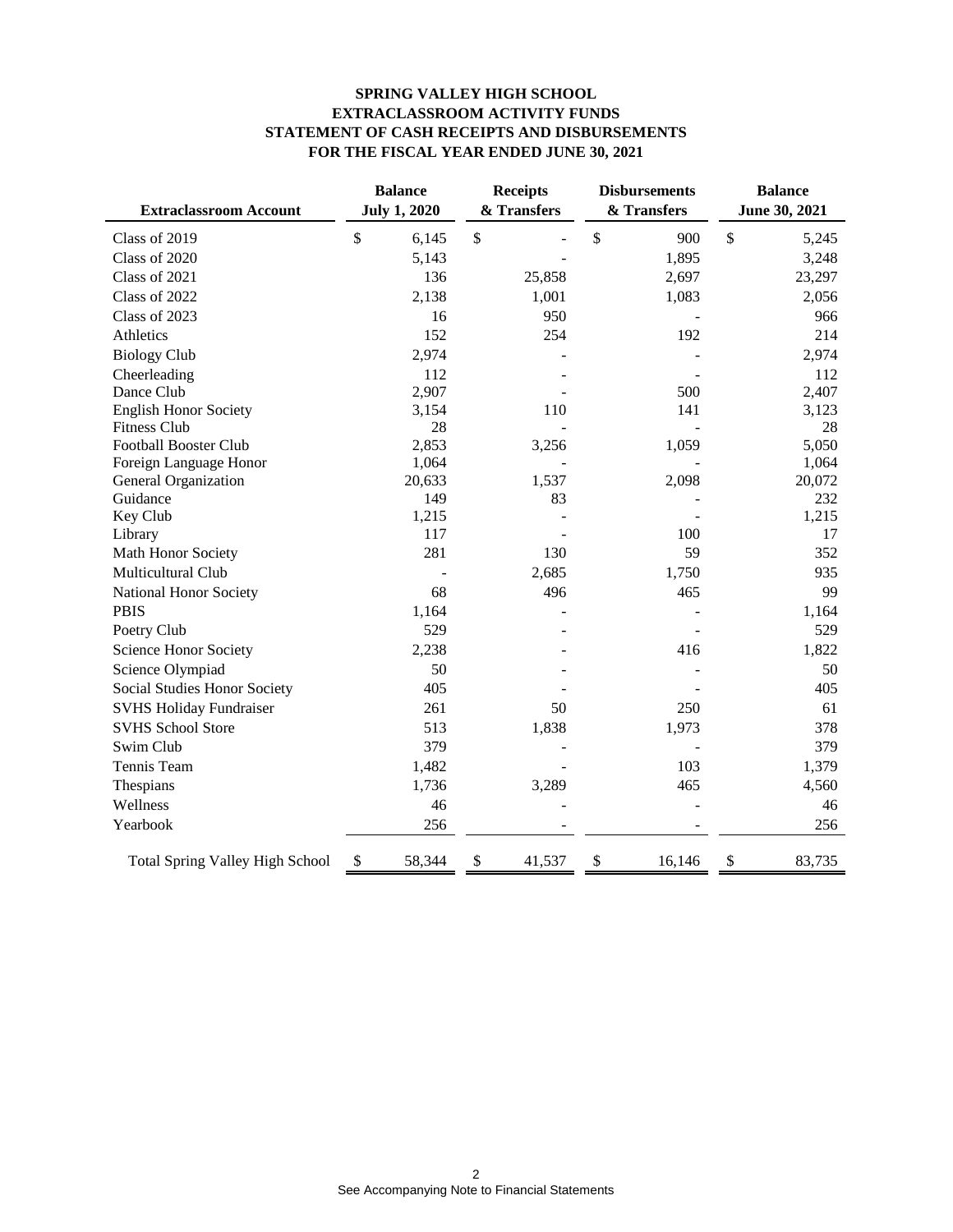#### **POMONA MIDDLE SCHOOL EXTRACLASSROOM ACTIVITY FUNDS STATEMENT OF CASH RECEIPTS AND DISBURSEMENTS FOR THE FISCAL YEAR ENDED JUNE 30, 2021**

| <b>Extraclassroom Account</b> | <b>Balance</b><br><b>July 1, 2020</b> |       | <b>Receipts</b><br>& Transfers |     | <b>Disbursements</b><br>& Transfers |     | <b>Balance</b><br><b>June 30, 2021</b> |       |
|-------------------------------|---------------------------------------|-------|--------------------------------|-----|-------------------------------------|-----|----------------------------------------|-------|
| Drama Club                    | \$                                    | 876   | S                              |     | S                                   |     | S                                      | 876   |
| Lil Factory                   |                                       | 16    |                                | ۰.  |                                     |     |                                        | 16    |
| National Junior Honor Society |                                       |       |                                | 50  |                                     |     |                                        | 50    |
| <b>PBIS</b>                   |                                       | 6.782 |                                | 686 |                                     | 888 |                                        | 6,580 |
| <b>Student Council</b>        |                                       | 880   |                                | 119 |                                     | 27  |                                        | 972   |
| Yearbook Club                 |                                       | 689   |                                | 100 |                                     |     |                                        | 789   |
| Total Pomona Middle School    |                                       | 9.243 | S                              | 955 | S                                   | 915 | S                                      | 9,283 |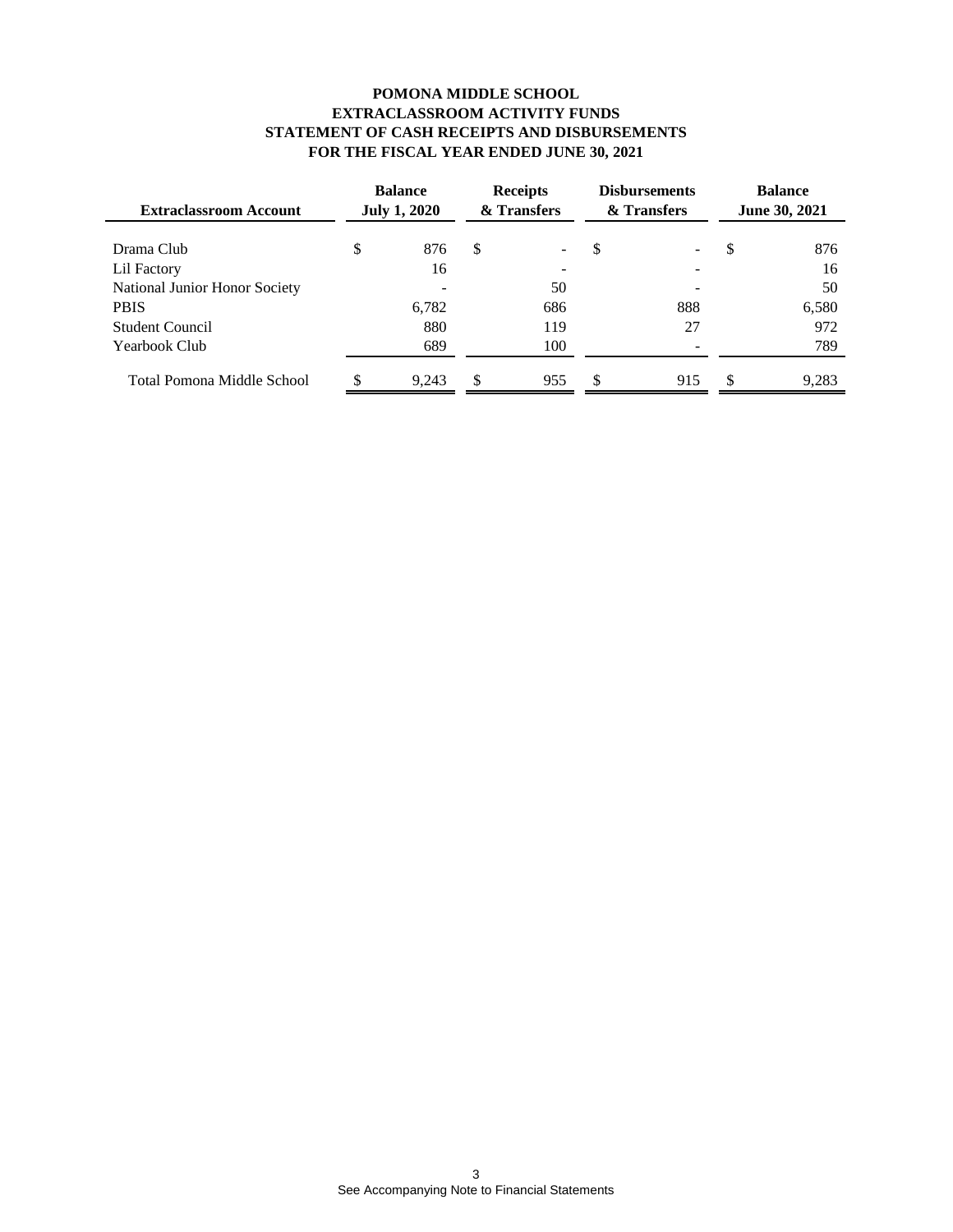#### **KAKIAT STEAM ACADEMY EXTRACLASSROOM ACTIVITY FUNDS STATEMENT OF CASH RECEIPTS AND DISBURSEMENTS FOR THE FISCAL YEAR ENDED JUNE 30, 2021**

| <b>Extraclassroom Account</b>     | <b>Balance</b><br><b>July 1, 2020</b> |       | <b>Receipts</b><br>& Transfers |                          | <b>Disbursements</b><br>& Transfers |       | <b>Balance</b><br><b>June 30, 2021</b> |       |
|-----------------------------------|---------------------------------------|-------|--------------------------------|--------------------------|-------------------------------------|-------|----------------------------------------|-------|
| Sudent Council                    | S                                     | 1.511 |                                | 1.000                    | \$.                                 | 1,559 | \$.                                    | 952   |
| 8th Grade                         |                                       | 599   |                                | -                        |                                     | 426   |                                        | 173   |
| <b>Multicultural</b>              |                                       | 388   |                                | $\overline{\phantom{a}}$ |                                     | -     |                                        | 388   |
| <b>Total Kakiat STEAM Academy</b> |                                       | 2.498 |                                | 1.000                    | \$.                                 | 1.985 |                                        | 1.513 |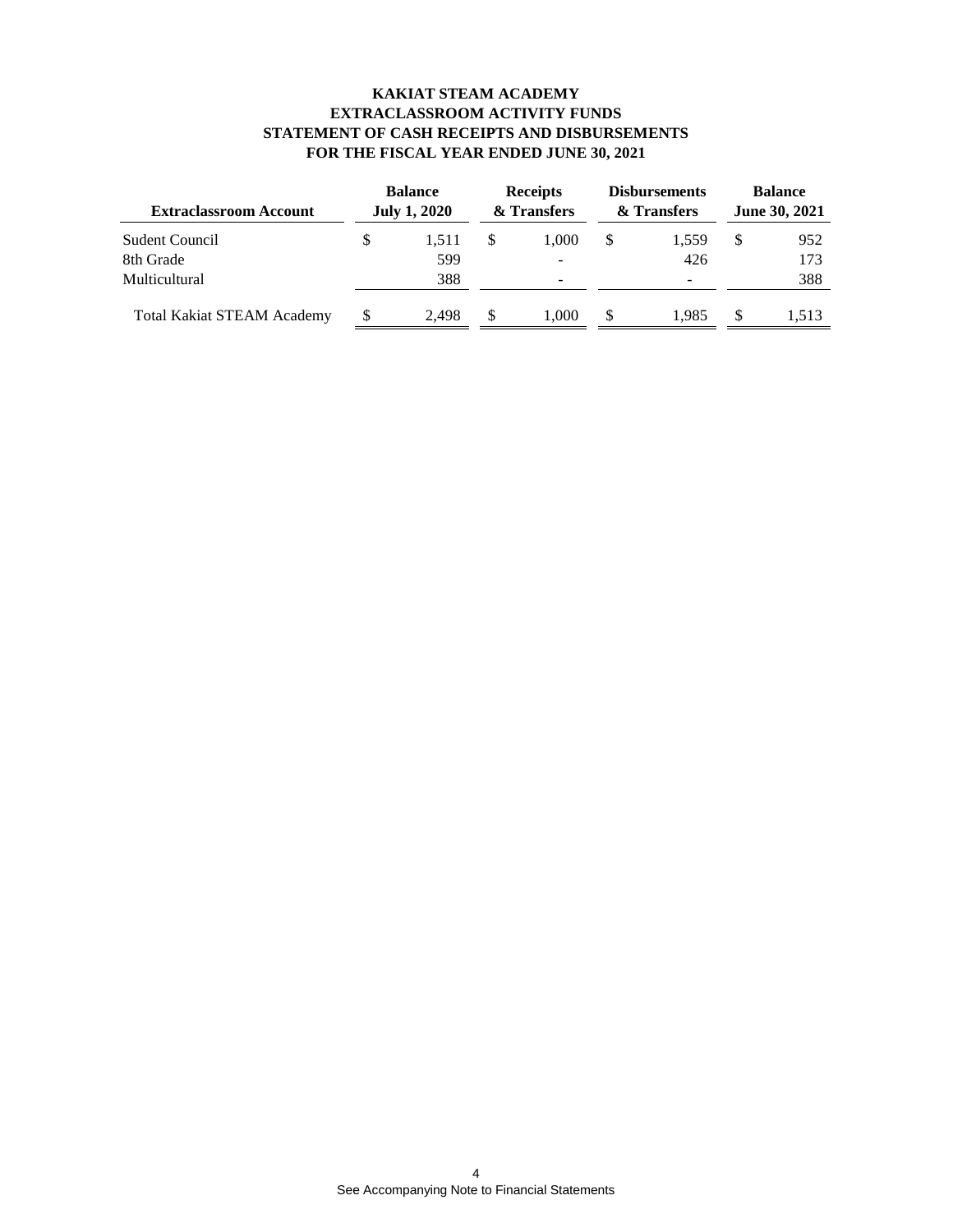#### **CHESTNUT RIDGE MIDDLE SCHOOL EXTRACLASSROOM ACTIVITY FUNDS STATEMENT OF CASH RECEIPTS AND DISBURSEMENTS FOR THE FISCAL YEAR ENDED JUNE 30, 2021**

| <b>Extraclassroom Account</b><br><b>CRMS</b> Fund |  | <b>Balance</b><br><b>July 1, 2020</b> |               | <b>Receipts</b><br>& Transfers |    | <b>Disbursements</b><br>& Transfers |               | <b>Balance</b><br><b>June 30, 2021</b> |  |
|---------------------------------------------------|--|---------------------------------------|---------------|--------------------------------|----|-------------------------------------|---------------|----------------------------------------|--|
|                                                   |  | (202)                                 | \$            | 2                              | \$ | -                                   | S             | (200)                                  |  |
| <b>NJHS</b>                                       |  | 156                                   |               | ۰                              |    | 50                                  |               | 106                                    |  |
| Student Council                                   |  | 8,851                                 |               | -                              |    |                                     |               | 8,851                                  |  |
| Music                                             |  | 443                                   |               |                                |    |                                     |               | 443                                    |  |
| Yearbook                                          |  | 383                                   |               | 3,175                          |    | 98                                  |               | 3,460                                  |  |
| <b>Total Chestnut Ridge Middle School</b>         |  | 9,631                                 | $\mathcal{S}$ | 3,177                          | S  | 148                                 | <sup>\$</sup> | 12,660                                 |  |
| <b>Total All Schools</b>                          |  | 203,481                               | \$            | 80,657                         | \$ | 86.622                              | \$            | 197,516                                |  |